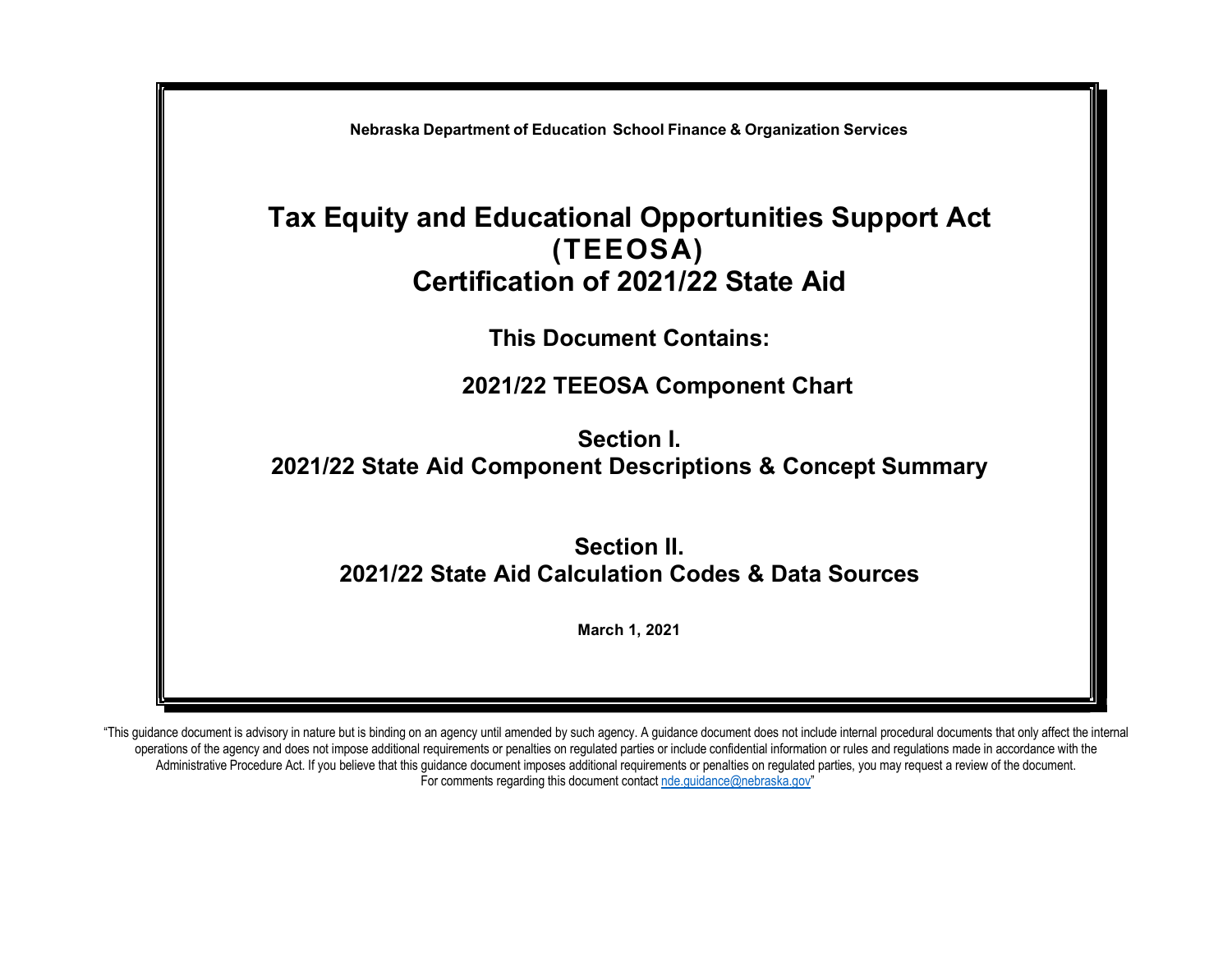# Section I.

# 2021/22 State Aid Component Descriptions & Concept Summary

# 2021/22 Calculated State Aid to Nebraska's Public Schools:

Consists of one or a combination of the following items:

- Allocated Income Tax Funds **Allocated Income Tax Funding Allocated Income Tax** Funding
	-
- **Equalization Aid a Prior Year Correction ●** Prior Year Correction
- Community Achievement Plan Aid

# Nebraska Equalization Aid Formula Concept:

# Calculated Needs - Calculated Resources = State Equalization Aid

# SYSTEM FORMULA NEED

#### Is the sum of:

Basic Funding + Poverty Allowance + Limited English Proficiency Allowance + Focus School & Program Allowance + Summer School Allowance + Special Receipts Allowance + Transportation Allowance + Elementary Site Allowance + Distance Education & Telecommunications Allowance + Community Achievement Plan Allowance + Non-Qualified Limited English Proficiency Adjustment + System Averaging Adjustment + New School Adjustment + Student Growth Adjustment + Limited English Proficiency Allowance Correction + Poverty Allowance Correction + Student Growth Adjustment Correction

# System Formula Need may be adjusted by Formula Needs Stabilization:

Needs Stabilization keeps the 2021/22 formula need between 100% and 112% of the previous year's end recalculated formula need, except the formula need for districts receiving a student growth adjustment is not decreased.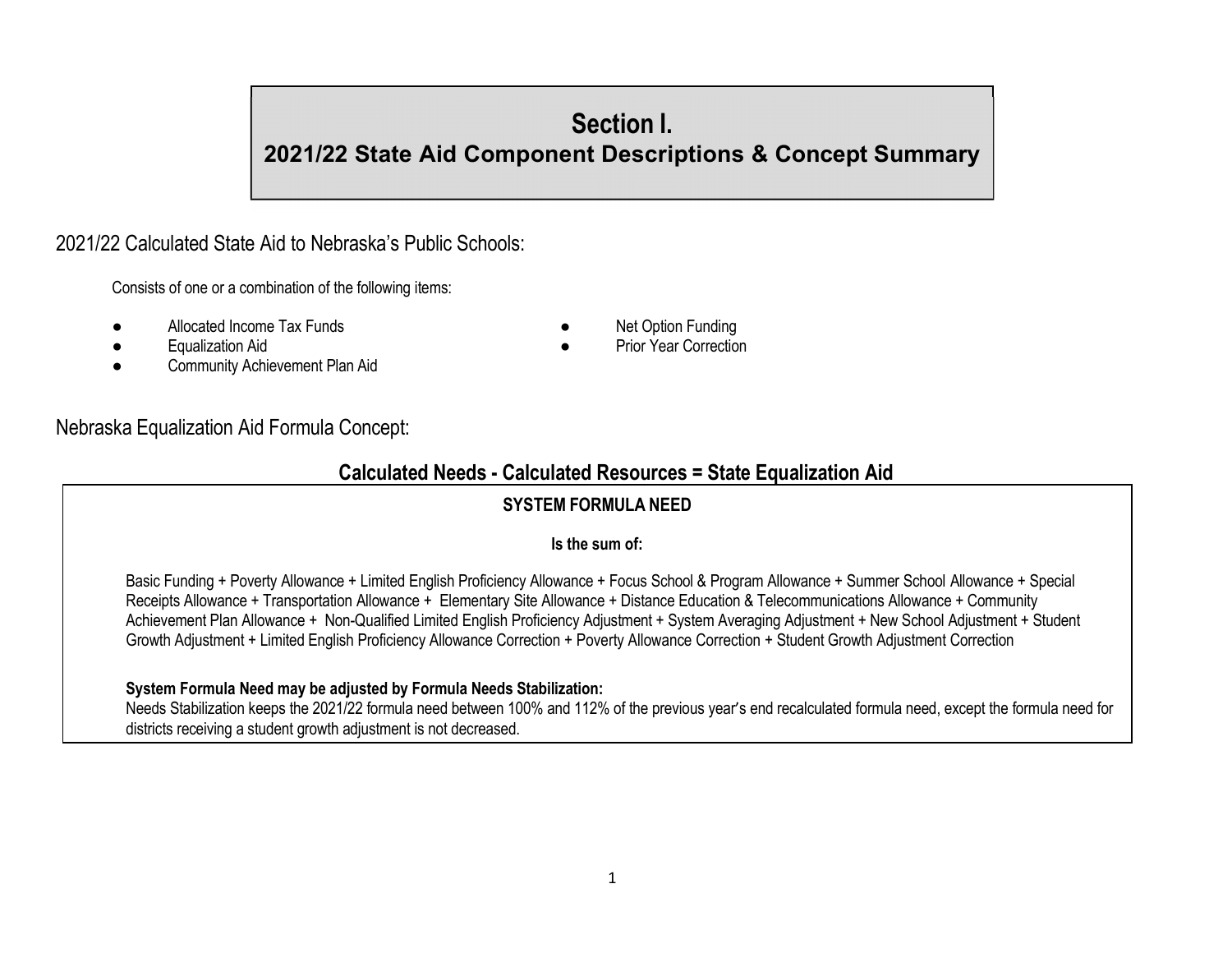# FORMULA STUDENTS

- □ Students educated by the district and students for which the district pays tuition.
- □ The Fall Membership count adjusted by the average ratio of ADM to Fall Membership from three prior years for the certification of State Aid and ADM for the final calculation of State Aid.
- □ Students in Qualified Early Childhood Programs multiplied by the ratio of planned instructional hours of the program divided by 1,032 then multiplied by 0.6.

# GENERAL FUND OPERATING EXPENDITURES

□ Each district's General Fund Operating Expenditures for the most recently available complete data year. (See listing on page 9)

# ADJUSTED GENERAL FUND OPERATING EXPENDITURES

□ General Fund Operating Expenditures multiplied by the cost growth factor (1.05) minus Allowances (Transportation Allowance + Special Receipts Allowance + Poverty Allowance + Limited English Proficiency Allowance + Distance Education & Telecommunications Allowance + Elementary Site Allowance + Summer School Allowance + Focus School & Program Allowance + Community Achievement Plan Allowance + Non-Qualified Limited English Proficiency Adjustment

# BASIC FUNDING

- □ A comparison group is established for each District consisting of the 10 larger districts that are closest in size to the District and the 10 smaller districts that are closest in size to the District, as measured by formula students.
- □ School Districts with less than 900 formula students:

Basic Funding = Average of adjusted general fund operating expenditures for each District in the comparison group excluding both the Districts with the two highest adjusted general fund operating expenditures and the Districts with the two lowest adjusted general fund operating expenditures in the comparison group.

□ School Districts with 900 or more formula students:

Basic Funding = District formula students multiplied by average of adjusted general fund operating expenditures per formula student excluding both the Districts with two the highest adjusted general fund operating expenditures per formula student and the Districts with the two lowest adjusted general fund operating expenditures per formula student in the comparison group.

#### POVERTY ALLOWANCE

The Poverty Allowance is the lesser of:

- □ The amount the District designates they will spend on poverty for the 2021/22 school year.
- □ The sum of the statewide average general fund operating expenditures per student multiplied by graduated percentages then multiplied by student weightings based on free lunch/milk students or students under 19 or residing in homes with adjusted gross income in 2019 tax year and 2019/20 school year equal to or less than the maximum household income that would allow a student to be a free lunch or free milk student during the 2019/20 school year.

# LIMITED ENGLISH PROFICIENCY (LEP) ALLOWANCE

The Limited English Proficiency Allowance is the lesser of:

- □ The amount the District designates they will spend on students with limited English proficiency for the 2021/22 school year.
- □ 25% of the statewide average general fund operating expenditures per student multiplied by the number of limited English proficiency students.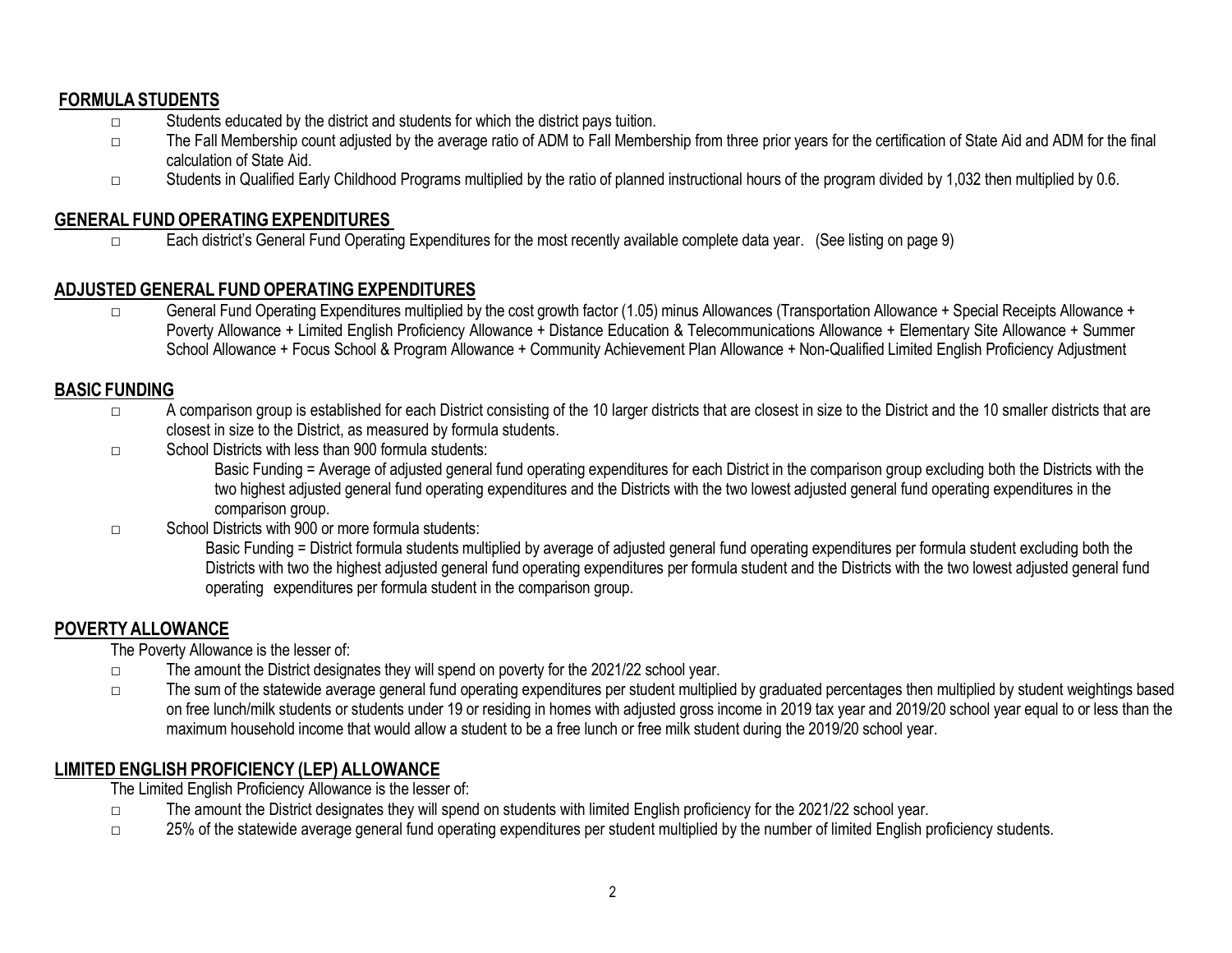# FOCUS SCHOOL & PROGRAM ALLOWANCE - (Only Applies to school districts in a Learning Community)

- □ 1<sup>st</sup> Year Ten percent of the statewide average general fund operating expenditures per formula student (1,132.68) multiplied by the number of students participating in a focus school or program.
- □ 2<sup>nd</sup> Year Ten percent of the statewide average general fund operating expenditures per formula student (1,132.68) multiplied by [(fall membership participating in focus school X 2) – estimated number of students used in prior year calculation].
- □ 3<sup>rd</sup> Year Ten percent of the statewide average general fund operating expenditure per formula student (1,132.68) multiplied by fall membership participating in focus school.

# SUMMER SCHOOL ALLOWANCE

# The lesser of:

- □ Actual summer school expenditures
- □ 85% percent of the statewide average general fund operating expenditures per formula student (9,893.81) multiplied by 2.5% of the summer school student units.

# SPECIAL RECEIPTS ALLOWANCE

- □ District specific special receipts including special education, state ward and accelerated or differentiated curriculum program receipts reported on the Annual Financial Report and receipts from the Medicare Catastrophic Coverage Act of 1988 (MIPS), to the extent the district would have received payment pursuant to the Special Education Act (from DHHS records).
- □ Each district's special education receipts for the most recently available complete data year.

# TRANSPORTATION ALLOWANCE

The lesser of:

- □ Actual specific transportation costs for both regular and special education
- □ A calculated amount based on the miles transported, both regular and special education (excluding activities) plus in lieu of transportation for the most recently available complete data year.

# ELEMENTARY SITE ALLOWANCE

□ Five hundred percent of the statewide average general fund operating expenditures per formula student (58,198.85) multiplied by the number of students per qualified building divided by eight (rounded up to a whole number). If the whole number is greater than the number of elementary site grades, the whole number is equal to the number of elementary site grades.

# DISTANCE EDUCATION AND TELECOMMUNICATIONS ALLOWANCE (DETA)

□ Eighty-five percent of district's actual distance education and telecommunication costs reported on the Annual Financial Report minus receipts from Federal Universal Service Fee Fund (E-Rate).

# COMMUNITY ACHIEVEMENT PLAN ALLOWANCE – (Only Applies to school districts in a Learning Community)

□ District participants will receive an allowance equal to the aid. An approved plan shall remain in effect for three years except as revised with the approval of the state board. Reports are required on the success of the plan, evaluation results, and proposed revisions by December 1 immediately following the completion of the first two years of implementation and every three years thereafter.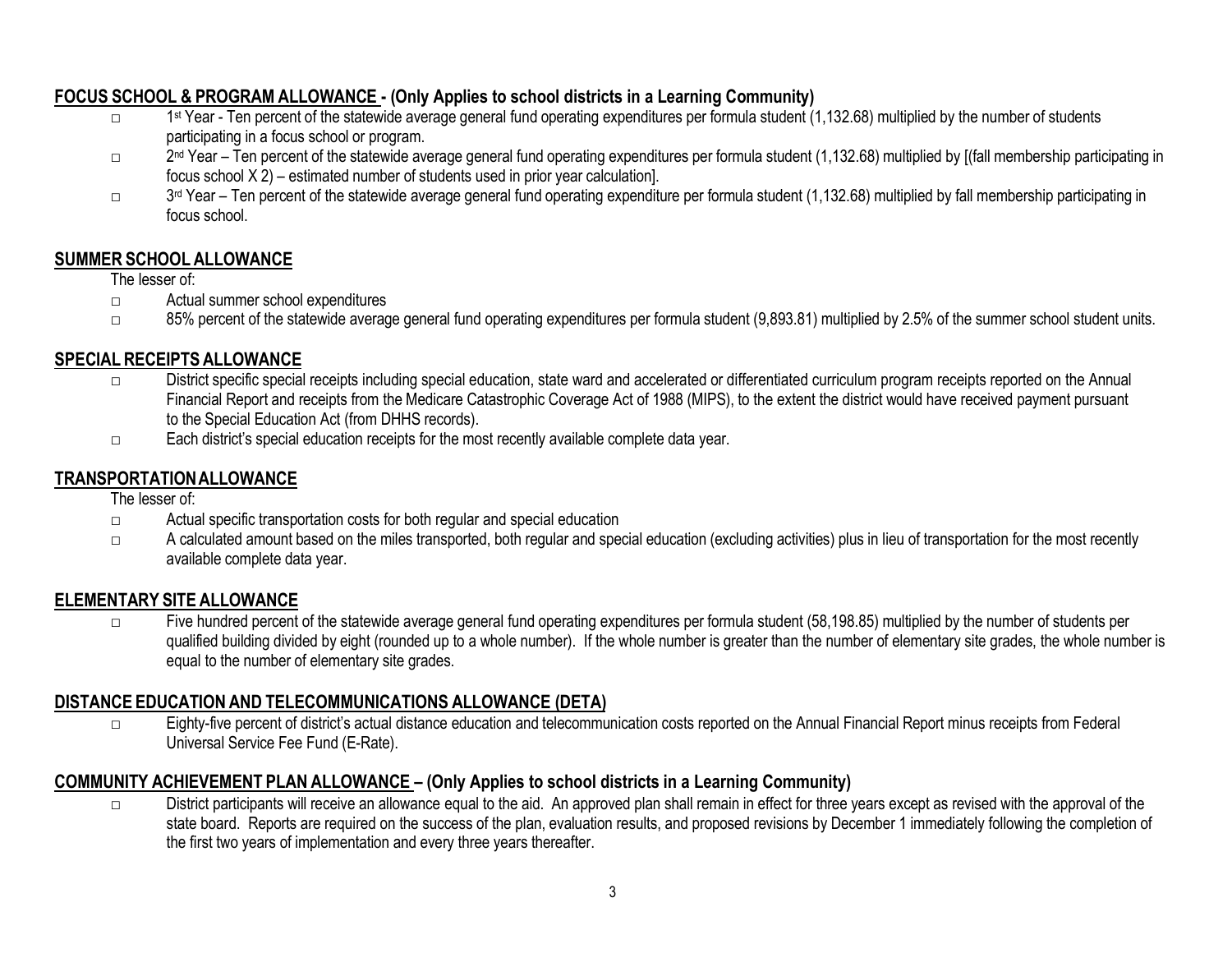#### SYSTEM AVERAGING ADJUSTMENT

□ System Averaging Adjustment is calculated for any district with more than 900 formula students and a lower basic funding per formula student than the average basic funding per formula student for all districts with 900 or more formula students (9,214.00).

#### TWO-YEAR NEW SCHOOL ADJUSTMENT

□ The first year new school adjustment for each approved district is equal to the district's basic funding per formula student multiplied by twenty percent of the approved estimated additional student capacity. The second year new school year adjustment for each approved district is equal to the school district's basic funding per formula student multiplied by ten percent of the approved estimated additional student capacity.

### STUDENT GROWTH ADJUSTMENT

□ The district's basic funding per formula student is multiplied by the approved student growth minus the greater of twenty five students or one percent of fall membership. That amount is then added to fifty percent of the district's basic funding per formula student multiplied by the greater of twenty five students or one percent of the fall membership.

### STUDENT GROWTH ADJUSTMENT CORRECTION

- □ Two years following the certification for the estimated student growth a Student Growth Adjustment Correction will be calculated to adjust the estimated growth to the actual growth. The district's actual growth is compared to their estimated growth. The difference is multiplied by the districts recalculated basic funding per formula student.
- □ The absolute value of negative correction shall not exceed the original adjustment.

#### POVERTY CORRECTION

 $\square$  Correction is equal to the poverty allowance minus eighty-five percent of the poverty allowance expenditures if expenditures do not equal at least 117.65% of the Poverty allowance for the most recently available complete data year. Any correction calculated pursuant to this requirement shall be added to any poverty correction calculated pursuant to requirements above to arrive at the total poverty correction. actual growth. The distincts actual growth is compared to their estimated growth. The distinctence is multiplied by the studient.<br>
The absolute value of negative correction shall not exceed the original adjustment.<br>
The

#### LIMITED ENGLISH PROFICIENCY (LEP) CORRECTION

□ The LEP Correction is equal to the LEP allowance minus eighty-five percent of the LEP allowance expenditures if expenditures do not equal at least 117.65% of the LEP allowance for the most recently available complete data year

#### NON QUALIFYING LIMITED ENGLISH PROFICIENCY (LEP) ADJUSTMENT

□ If the LEP allowance expenditures do not equal 50% or more of the allowance for school fiscal year, the school district shall be disqualified from receiving an LEP allowance for the school fiscal year for which aid is being calculated.

# FORMULA RESOURCES

The sum of the Yield from Local Effort Rate (a calculated measure of Local Property Resources) + Net Option Funding + Allocated Income Tax Funds + Other<br>Receipts Actually Received by the District + Community Achievement Pl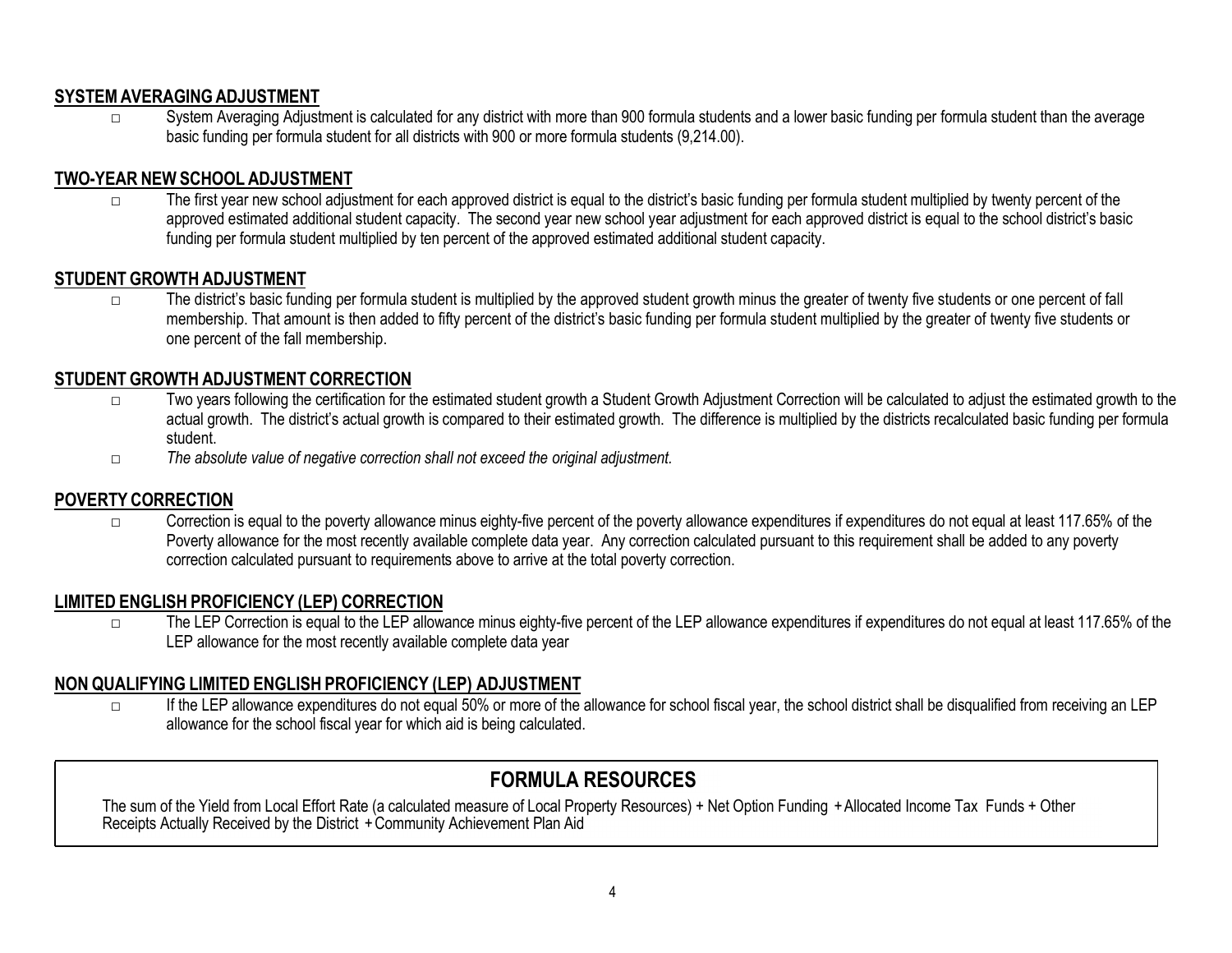# YIELD FROM LOCAL EFFORT RATE – (LOCAL PROPERTY RESOURCES)

□ Adjusted Valuation divided by 100 multiplied by the Local Effort Rate of \$1.00. Each district's adjusted valuation for tax year 2020 is provided by the Property Tax Administrator (certified October 2020). Real property was adjusted to 96% of actual value and agricultural land was adjusted to 72% of actual value.

# NET OPTION FUNDING

- □ For each district, the students opting out are subtracted from the students opting in at each grade level (K-12). The positive net number of students are then multiplied by 100% of the statewide average Basic Funding per formula student (10,397.20).
- □ The total for the district cannot be less than zero.
- □ Since option students are included in the ADM counts of students used to determine a Local System's Needs, the inclusion of the amount as a Resource prevents a Local System which generates Equalization Aid from receiving both Equalization Aid and Net Option Funding based on the impact the students have on Needs.

# ALLOCATED INCOME TAX FUNDS (MEASURE OF LOCAL INCOME)

- □ The Allocated Income Tax Funds provide a mechanism through which the income tax base of the local system is included in the Resources of the Local System. Therefore, the distribution of Equalization Aid responds to the income tax base as well as the potential property tax base of the Local System.
- □ Two and twenty-three hundredths' percent of the Nebraska income tax liability of residents of the Local System is provided to the Local System as Allocated Income Tax Funds. The income tax liability information is provided by the Department of Revenue based on data submitted on Nebraska income tax forms. (The Nebraska Income Tax Form requests each filer to indicate the high school district in which they reside.)
- □ The 2021/22 State Aid calculation incorporates Allocated Income Tax Funds based on the 2019 Income Tax year.

# OTHER RECEIPTS ACTUALLY RECEIVED BY THE DISTRICT

- □ Other Actual Receipts are taken primarily from the Annual Financial Report submitted by each district. Receipt information related to the Medicare Catastrophic Coverage Act of 1988 and Impact Aid, if applicable, are taken from other source documents on file with the Department of Education. Other Actual Receipts include various local, state, and non-categorical federal receipts.
- □ As Reported on the Annual Financial Report; see page 17 of this document for a complete listing:
	- ❖ Examples:
		- $\sqrt{\frac{1}{1}}$  Fines and License Fees
		- √ Interest
		- Special Education School Age
		- Pro-Rate Motor Vehicle

# COMMUNITY ACHIEVEMENT PLAN AID – (Only Applies to school districts in a Learning Community)

- □ The districts in the Learning Community who are participating in the community achievement plan will also receive a community achievement plan aid. Members must participate in the plan as part of their accreditation under Rule 10
- □ The Community Achievement Plan Allowance for each learning community member shall equal 0.4643% of the product of the statewide average general fund operating expenses per formula student multiplied by the total learning community formula students. Distribution to leaning community members is based on 2% of the Poverty/LEP allowances calculated and 3% of the statewide average general fund operating expenditures per formula student for the poverty students exceeding 40% of the formula students (3% of the product of the statewide average general fund operating expenditures per formula student by the difference of poverty students minus 40% of the formula students for such a learning community school district). Counted as a formula resource.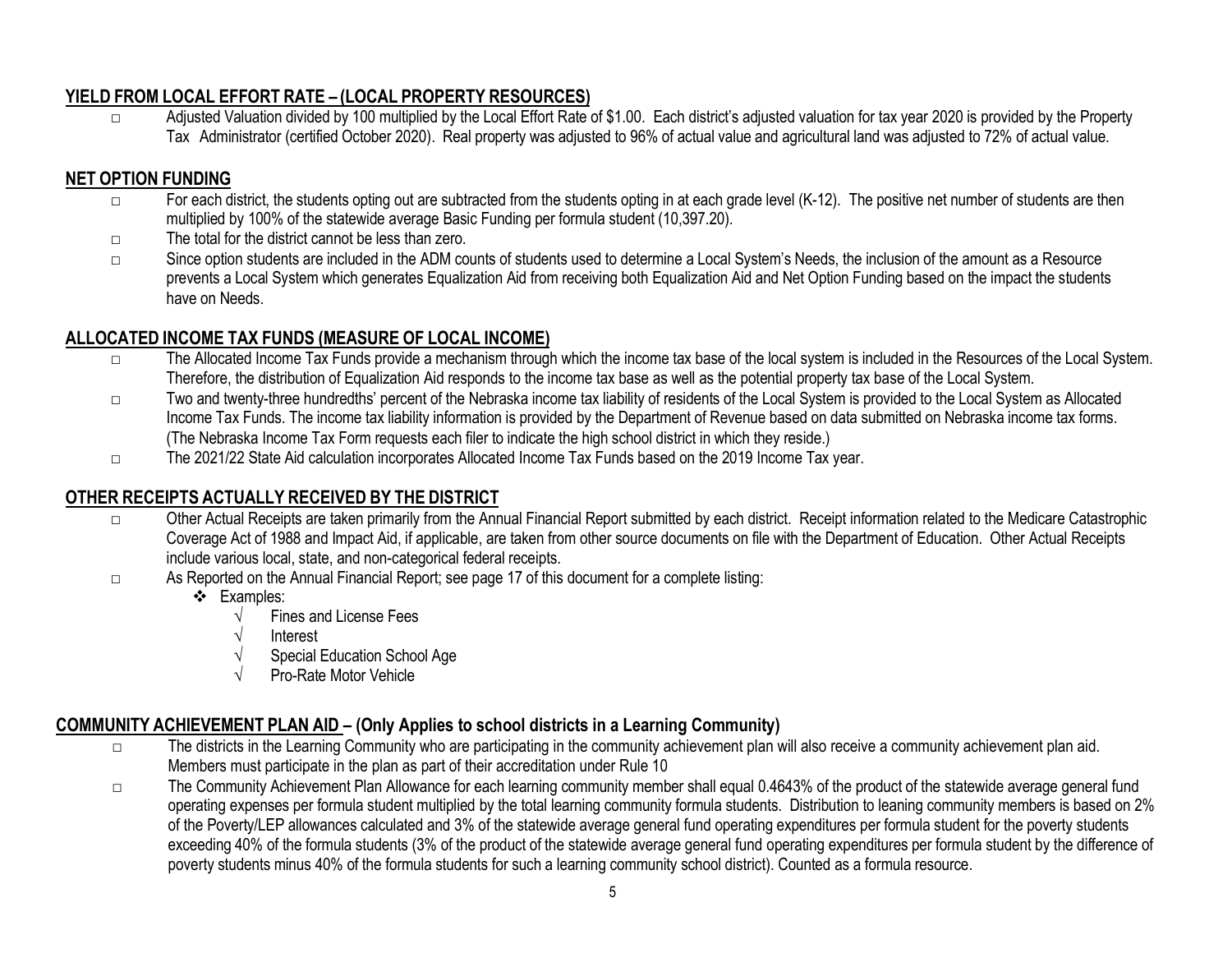- □ An approved plan shall remain in effect for three years except as revised with the approval of the state board. The learning community shall submit a report on the success of the plan, evaluation results, and proposed revisions by December 1 immediately following the completion of the first two years of implementation and every three years thereafter.
- □ For community achievement plans to be implemented beginning with school year 2018-19 and on or before January 1 immediately preceding the school year when the plan or plan renewal will be implemented. The student achievement coordinator or other department staff designated by the commissioner shall return the plan or plan renewal with any suggestions or comments on or before the immediately following February 15 to allow the plan to be revised prior to submission on or before March 15 for final approval by the state board at the state board's April meeting. If the state board rejects a plan or plan renewal, the reasons for the rejection shall be included with the notice of rejection and an opportunity shall be provided to revise the plan or plan renewal and for participating collaborators to appear before the board prior to a reconsideration of approval.

#### EQUALIZATION AID

 $\nabla$  The amount that the total formula needs exceed total formula resources.

# ADDITIONAL COMPONENTS OF STATE AID

#### 2021/22 STATE AID FUNDING

□ On or before March 1, 2021, the Department must determine the amounts to be distributed to each Local System pursuant to the Tax Equity and Educational Opportunities Support Act based on \$1.00 Local Effort Rate.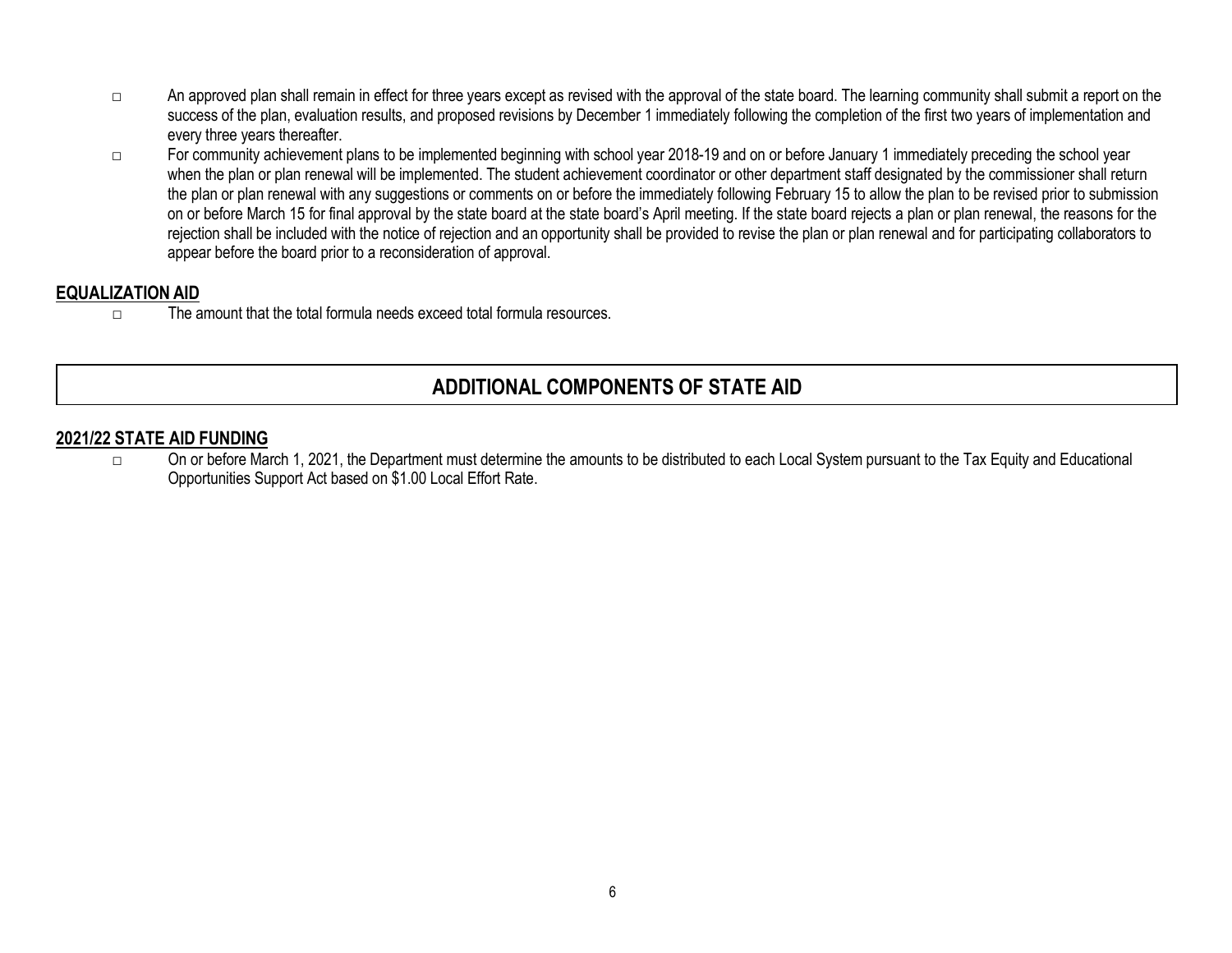# Section II. 2021/22 State Aid Calculation Codes & Data Sources

# SYSTEM FORMULA NEED

Is the sum of:

Basic Funding + Poverty Allowance + Limited English Proficiency Allowance + Focus School & Program Allowance + Summer School Allowance + Special Receipts Allowance + Transportation Allowance + Elementary Site Allowance + Distance Education & Telecommunications Allowance + System Averaging Adjustment + New School Adjustment + Student Growth Adjustment + Community Achievement Plan Allowance + Non-Qualified Limited English Proficiency Adjustment + Limited English Proficiency Allowance Correction + Poverty Allowance Correction + Student Growth Adjustment Correction

System Formula Need may be adjusted by Formula Needs Stabilization:

2021/22 District Formula Need that is less than 100% of 2020/21 Year End Recalculated Formula Need is increased to 100% of 2020/21 Year End Recalculated Formula Need.

AND 2021/22 District Formula Need that is greater than 112% of 2020/21 Year End Recalculated Formula Need is decreased to 112% of 2020/21 Year End Recalculated Formula Need, except that the Formula Need for Districts receiving a student growth adjustment is not decreased.

Year End Recalculated Formula Needs are the needs as calculated after the data is calculated a second time with updated data including average daily membership data rather than the Fall Membership count and corrections that have been made to district data since the first calculation.

# FORMULA STUDENTS

□ Students educated by the district and students for which tuition is paid.

DATA SOURCES: As defined for the March 1, 2021 Certification of 2021/22 State Aid:

- √ Fall Membership in Qualified Early Childhood Programs, in grades Kindergarten (KDG = programs under 1,032 instructional hours multiplied by .5); Full-Day Kindergarten (FDK) – 12 grade from the 2020/21 ADVISER October 1, Fall Membership count.
- $\sqrt{ }$  The Fall Membership is adjusted based on the historical ratio of Average Daily Membership (ADM) to Fall Membership using the ratios from 2017/18, 2018/19 and 2019/20.
- $\sqrt{4}$  4-year-olds in Qualified Early Childhood Fall Membership is multiplied by the ratio of the planned instructional hours of the program divided by 1032 then multiplied by .6.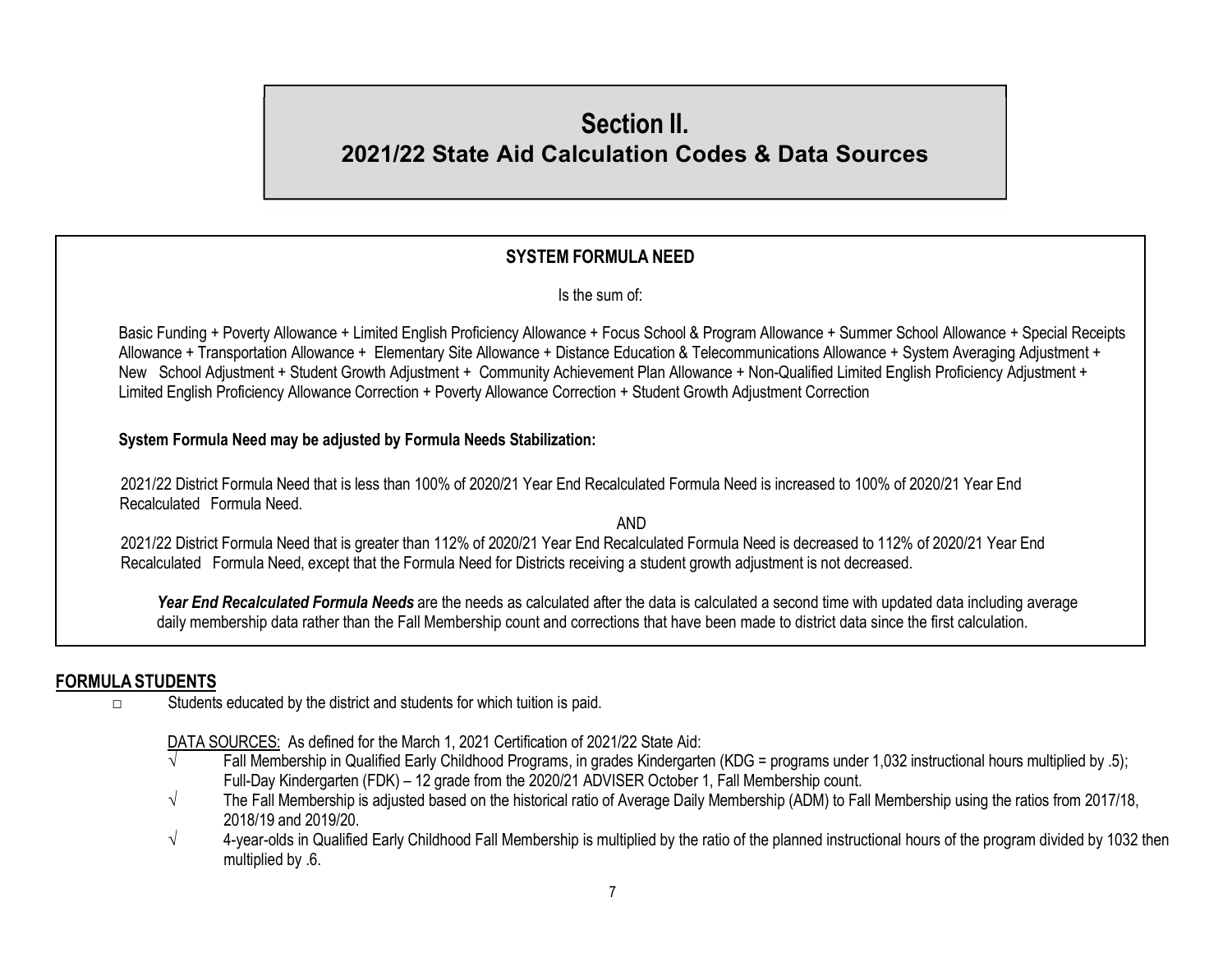$\sqrt{ }$ K-12 Contracted Out Students in grades KDG; FDK -12 grade are taken from the 2020/21 ADVISER October 1, Fall Membership count.

 $Minin$ 

DATA SOURCES: As defined for the year-end recalculation of 2021/22 State Aid:

- Average Daily Membership (ADM) in Qualified Early Childhood Programs and grades KDG; FDK 12 grade from the 2020/21 ADVISER October 1, Fall  $\sqrt{ }$ Membership count.
- $\sqrt{}$ Contracted Students from the 2020/21 ADVISER October 1, Fall Membership count.

#### **GENERAL FUND OPERATING EXPENDITURES**

- Each district's General Fund Operating Expenditures for the most recently available complete data  $\Box$ 
	- vear.

 $\Box$ 

- Calculated from the 2019/20 Annual Financial Report (AFR) as follows:
- 

|  | MIIIUS |  |
|--|--------|--|
|  |        |  |
|  |        |  |
|  |        |  |
|  |        |  |
|  |        |  |
|  |        |  |
|  |        |  |
|  |        |  |
|  |        |  |
|  |        |  |
|  |        |  |
|  |        |  |
|  |        |  |
|  |        |  |
|  |        |  |
|  |        |  |
|  |        |  |
|  |        |  |
|  |        |  |
|  |        |  |
|  |        |  |
|  |        |  |
|  |        |  |
|  |        |  |

#### DATA SOURCE:

2019/20 Annual Financial Report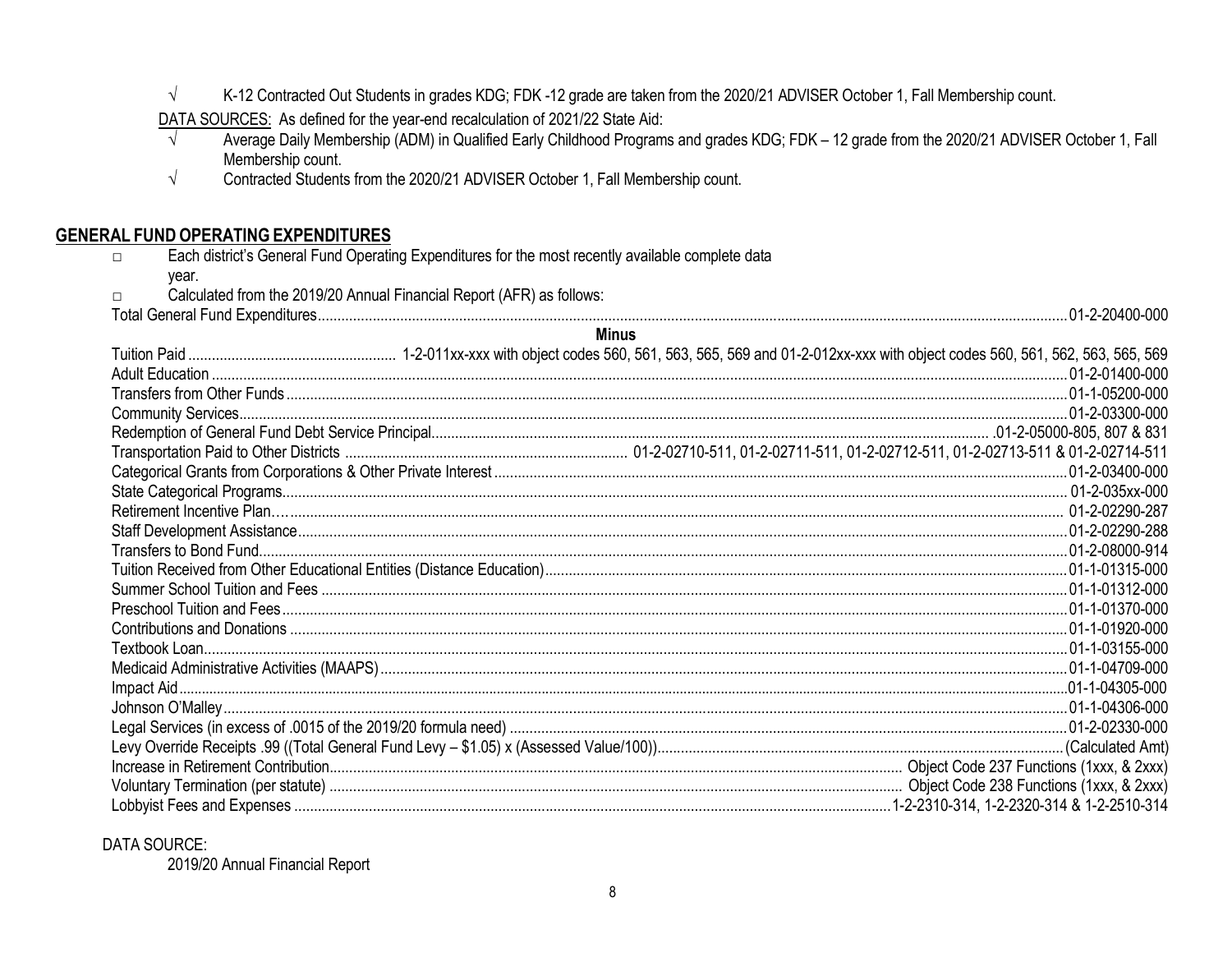#### ADJUSTED GENERAL FUND OPERATING EXPENDITURES

(General Fund Operating Expenditures X 1.05) – (Transportation Allowance + Special Receipts Allowance + Poverty Allowance + Limited English Proficiency Allowance + Distance Education & Telecommunications Allowance + Elementary Site Allowance + Summer School Allowance + Focus School & Program Allowance + Community Achievement Plan Allowance + Non-Qualified Limited English Proficiency Adjustment)

#### COST GROWTH FACTOR

For school fiscal year 2021/22, the cost growth factor shall equal the sum of: (1) the basic allowable growth rate 2.5% for the school fiscal year in which the aid is to be distributed; plus (2) the basic allowable growth rate 2.5% for the school fiscal year immediately preceding the school fiscal year in which the aid is to be distributed.

#### BASIC FUNDING

A comparison group is established for each District consisting of:

- (i) The 10 larger districts that are closest in size to the District, measured by formula students, and
- (ii) The 10 smaller districts that are closest in size to the District, measured by formula students
	- If there are not 10 Districts that are larger than the District for which basic funding is being calculated or if there are not 10 Districts that are smaller than the District, the comparison group would consist of only as many districts as fit the criteria.
	- If more than 1 District has exactly the same number of formula students as the largest or smallest District in the comparison group, all of the Districts with exactly the same number of formula students as the largest or smallest Districts in the comparison group shall be included in the comparison group.
	- If 1 or more Districts have exactly the same number of formula students as the District for which basic funding is being calculated, all such Districts would be included in the comparison group in addition to the 10 larger and the 10 smaller Districts.
	- The comparison group remains the same for the final recalculation of State Aid.
	- School Districts with less than 900 formula students; Basic Funding = Average of Adjusted General Fund Operating Expenditures for each District in the comparison group excluding both the Districts with the two highest Adjusted General Fund Operating Expenditures and the Districts with the two lowest Adjusted General Fund Operating Expenditures in the comparison group.
	- School Districts with 900 or more formula students:

Basic Funding = District formula students X Average Adjusted General Fund Operating Expenditures per formula student excluding both the Districts with the two highest Adjusted General Fund Operating Expenditures per formula student and the Districts with the two lowest Adjusted General Fund Operating Expenditures per formula student.

#### DATA SOURCES:

 $\sqrt{2020/21}$  ADVISER October 1, Fall Membership count.

#### POVERTY ALLOWANCE

Poverty Student = number of low income students or the number of students who are free lunch and free milk students whichever is greater + (poverty students – 3 year average of poverty students) if greater than 0.

Low Income Students = number of low income children within the local system X ratio of formula students/total children under 19.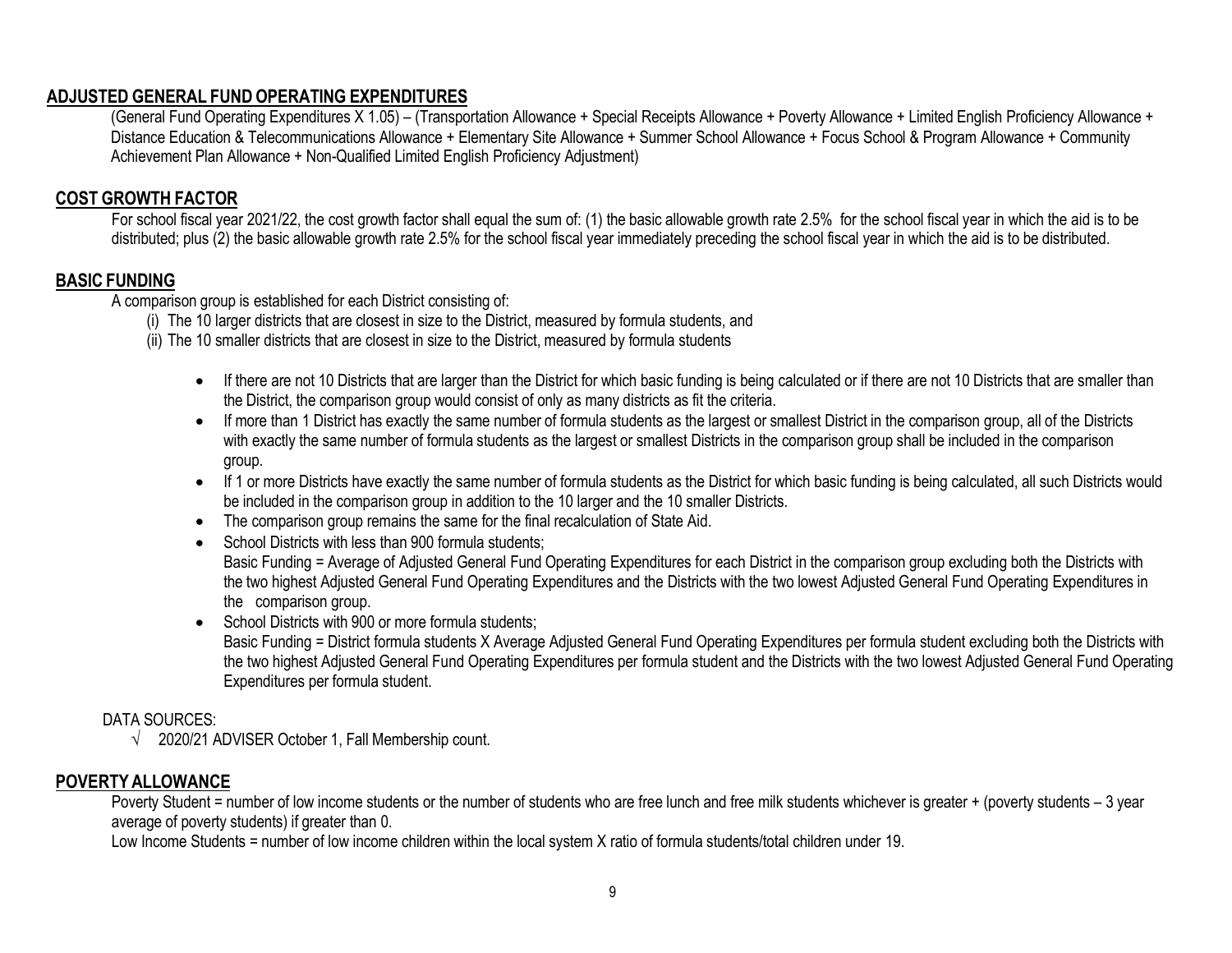Low Income Child = a child under 19 living in a household having an annual adjusted gross income in 2019 tax year 2019/20 school year equal to or less than the maximum household income for a household of that size that would have allowed the child to meet the income qualifications to be a free lunch and free milk student during the 2019/20 school year.

2021/22 Statewide Average General Fund Operating Expenditures per Formula Student = 11,326.79

The lesser of: Maximum Poverty Allowance designated by the school district OR

Poverty Adjustment Calculation Local System Formula Students = (Stu) Poverty Students = (Poverty) Poverty Adjustment (Povadj) Stu  $X .05 = a$ Stu  $X .10 = b$ Stu  $X .15 = c$ Stu  $X$  .20 = d Stu  $X \cdot 25 = e$ Stu  $X .30 = f$ 

- If (Poverty) is less than or equal to a, then (Povadj) =  $0$
- If (Poverty) is greater than a, and (Poverty) is less than or equal to b, then ((Poverty) a) X (.0375 X Statewide Average GFOE per formula student)) = (Povadj)
- If (Poverty) is greater than b, and (Poverty) is less than or equal to c, then ((b-a) X (.0375 X Statewide Average GFOE per formula student)) + (((Poverty) b) X (.075 X Statewide Average GFOE per formula student)) = (Povadj)
- If (Poverty) is greater than c, and (Poverty) is less than or equal to d, then ((b-a) X (.0375 X Statewide Average GFOE per formula student)) + ((c-b) X (.075 X Statewide Average GFOE per formula student)) + (((Poverty) –c) X (.1125 X statewide average GFOE per formula student)) = (Povadj)
- If (Poverty) is greater than d, and (Poverty) is less than or equal to e, then ((b-a) X (.0375 X Statewide Average GFOE per formula student)) + ((c-b) X (.075 X Statewide Average GFOE per formula student)) + ((d-c) X (.1125 X Statewide Average GFOE per formula student)) + (((Poverty) –d) X (.15 X Statewide Average GFOE per formula student)) = (Povadj)
- If (Poverty) is greater than e, and (Poverty) is less than or equal to f, then ((b-a)  $X$  (.0375 X Statewide Average GFOE per formula student)) + ((c-b)  $X$  (.075 X Statewide Average GFOE per formula student)) + ((d-c) X (.1125 X Statewide Average GFOE per formula student)) + ((e-d) X (.15 X Statewide Average GFOE per formula student)) + (((Poverty) – e) X (.1875 X Statewide Average GFOE per formula student)) = (Povadj)
- If (Poverty) is greater than f, then ((b-a) X (.0375 X Statewide Average GFOE per formula student)) + ((c-b) X (.075 X Statewide Average GFOE per formula student)) + ((d-c) X (.1125 X Statewide Average GFOE per formula student)) + ((e-d) X (.15 X Statewide Average GFOE per formula student)) + ((f-e) X (.1875 X Statewide Average GFOE per formula student)) + (((Poverty) – f) X (.225 X Statewide Average GFOE per formula student)) = (Povadj)

#### DATA SOURCES:

- √ Low income student count is from the 2019 Nebraska Income Tax Returns, Department of Revenue website
- $\sqrt{ }$  Students on free lunch and free milk is taken from the October 2019 Lunch Report, Department of Education, Nutrition Services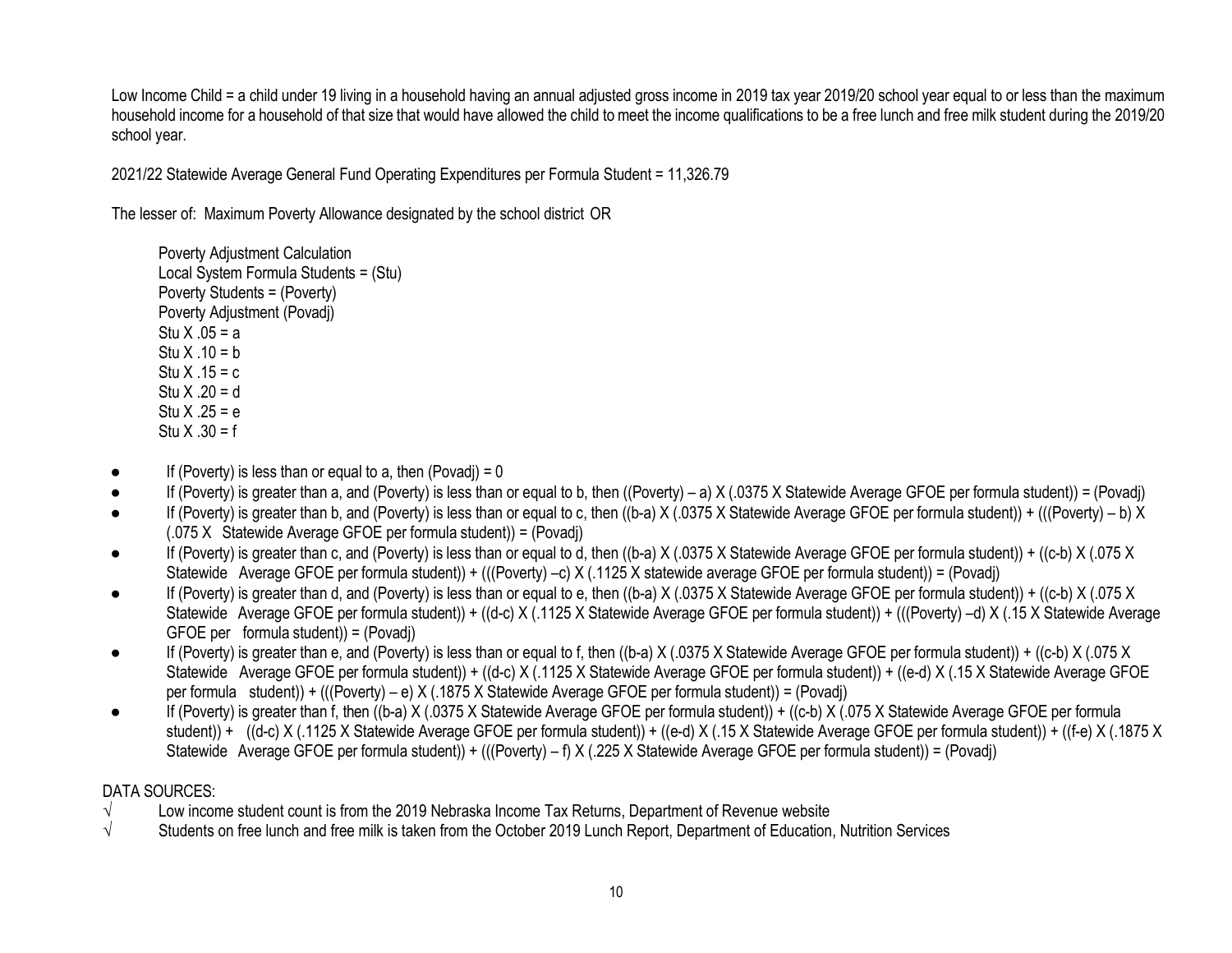#### LIMITED ENGLISH PROFICIENCY (LEP) ALLOWANCE

#### The lesser of:

Maximum Limited English Proficiency Allowance designated by the school district

-Or-

25% of the statewide average general fund operating expenditures per formula student (2,909.94) multiplied by (the number of limited English proficient students + (limited English proficient students – 3 year average of limited English proficient students)) if greater than 0.

If the number of limited English proficient students is greater than or equal to 1 but less than 12, the number of limited English proficient students used in the calculation is 12.

#### DATA SOURCE:

 $\sqrt{2020/21}$  ADVISER October 1, Fall Membership count.

# FOCUS SCHOOL & PROGRAM ALLOWANCE – (Only applies to school districts in a learning community)

- 1<sup>st</sup> year (Statewide Average General Fund Operating Expenditures per Formula Student X.10) X Number of Students in Focus School
- 2<sup>nd</sup> year (Statewide Average General Fund Operating Expenditure per Formula Student X.10) X [(Fall Membership Participating in Focus School X 2) estimated number of students used in prior year calculation]
- 3<sup>rd</sup> year (Statewide Average General Fund Operating Expenditure per Formula Student X.10) X (Fall Membership Participating in Focus School)

#### DATA SOURCES:

- D 2020/21 ADVISER October 1, Fall Membership count
- **2019/20 Annual Financial Report**

# SUMMER SCHOOL ALLOWANCE

- □ Lesser of Actual Summer School Expenditures (1300's) or (.025 X Summer School Student Units) X (.85 X Statewide Average General Fund Operating Expenditure per Formula Student (11,639.77).
	- Summer School Student Units = each student enrolled in summer school for at least 12 days, whether or not the student is in the membership of the school district.
	- The initial number of units for each student = Sum of the ratios, each rounded down to the nearest whole number: Number of days the student attended summer school for at least 3 hours and less than 6 hours per day  $\div$  by 12, plus 2 times the number of days the student attended summer school classes for 6 or more hours per day  $\div$  12.
	- Additional Summer School Units for each summer school student attributed to a remedial math or reading programs, and for each summer school student attributed to a free lunch or free milk.
	- Summer school student units shall not be calculated for school districts which collect fees for summer school from students who qualify for free or reduced-price lunches.

#### DATA SOURCES:

- √ Fall 2020 CDC Collection, Summer School Student Unit Report
- √ 2019/20 Annual Financial Report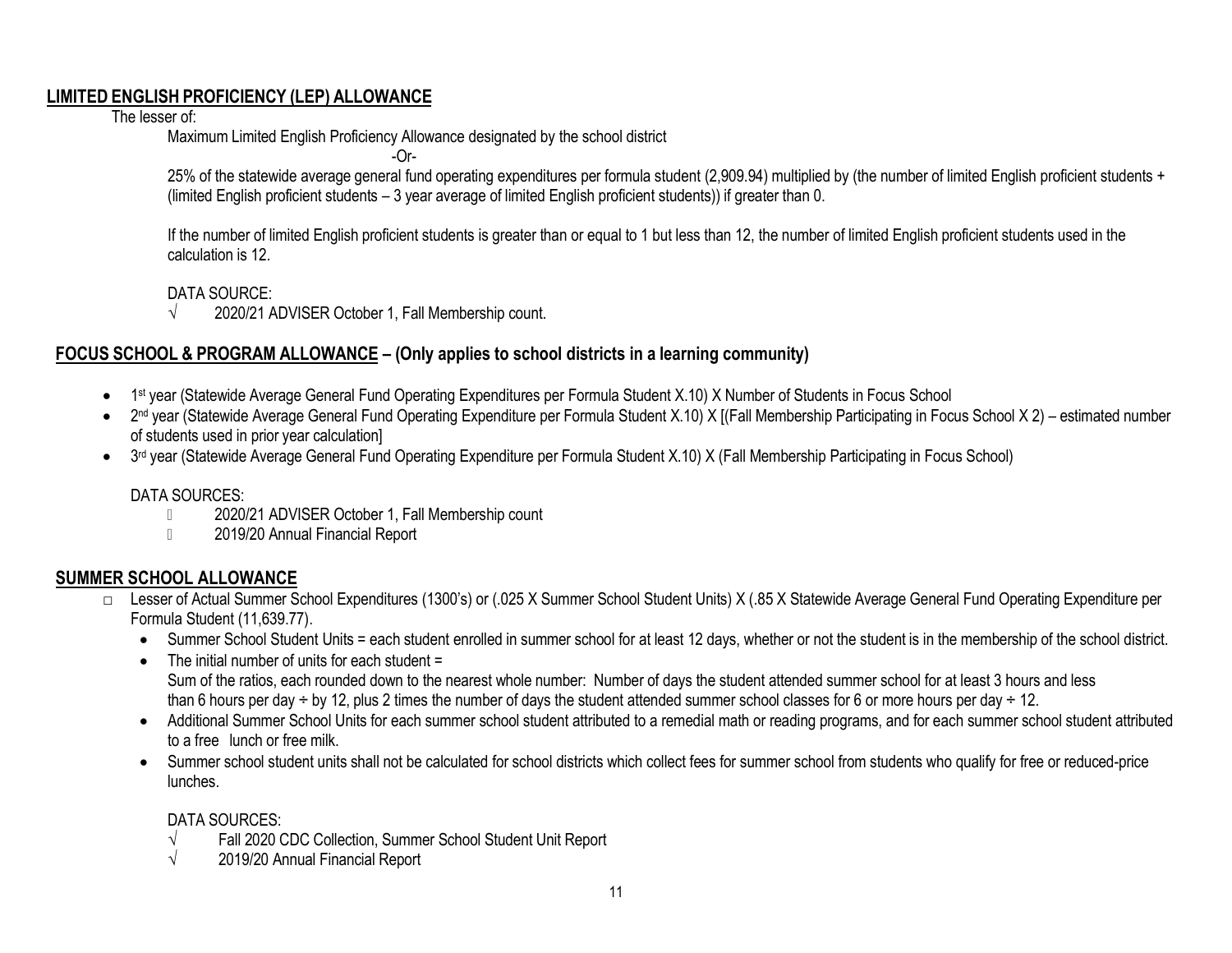#### SPECIAL RECEIPTS ALLOWANCE

| Receipts from Medicare Catastrophic Coverage Act of 1988 to the extent the district would have received payment pursuant to the Special Education Act. |  |  |  |
|--------------------------------------------------------------------------------------------------------------------------------------------------------|--|--|--|

#### DATA SOURCES:

√ Special Receipts Allowance includes district specific special education, state ward, and accelerated or differentiated curriculum program receipts reported on the 2019/20 Annual Financial Report and receipts from the Medicare Catastrophic Coverage Act of 1988 to the extent the district would have received payment pursuant to the Special Education Act (from DHHS records) for 2019/20.

#### TRANSPORTATION ALLOWANCE

 $\square$  The lesser of actual specific transportation costs or a calculated amount based on the miles transported (excluding activities) plus in-lieu-of transportation for the most recently available complete data year.

#### DATA SOURCES:

√ District specific transportation expenditures reported on the 2019/20 Annual Financial Report: Total Regular Pupil Transportation minus Transportation Paid to Another District (01-2-02710-000 + 01-2-02711-000 + 01-2-02720-000 + 01-2-02721-000 + 01-2-02730-000 + 01-2-02731-000 + 01-2-02790-000 + 01-2-02791-000 less object code 511 in those accounts).

-Or-

√ District specific calculated transportation expenditures based on: Route miles reported on the 2019/20 Pupil Transportation Report in CDC, (Part I) x .58 x 400% + In-Lieu-of Transportation (01-2-02710-332, 01-2-02711-332) reported on the 2019/20 Annual Financial Report.

# ELEMENTARY SITE ALLOWANCE

- □ Elementary Site Allowance is calculated for any district that has at least one qualifying elementary site, which submits an application.
	- A qualifying elementary attendance site:
		- 1. Is in a District with multiple elementary attendance sites
		- 2. Does not have another elementary attendance site within 7 miles in the same school district OR
		- 3. Is the only public elementary attendance site located in an incorporated city or village
		- 4. Each District determines which grades are elementary grades
		- 5. Building where majority of formula students attend is the primary elementary site
		- 6. The primary elementary site shall not be a qualifying elementary attendance site
		- 7. All grades designated as elementary grades shall be offered in each elementary attendance site
		- 8. Elementary grades shall not include grades 9, 10, 11 or 12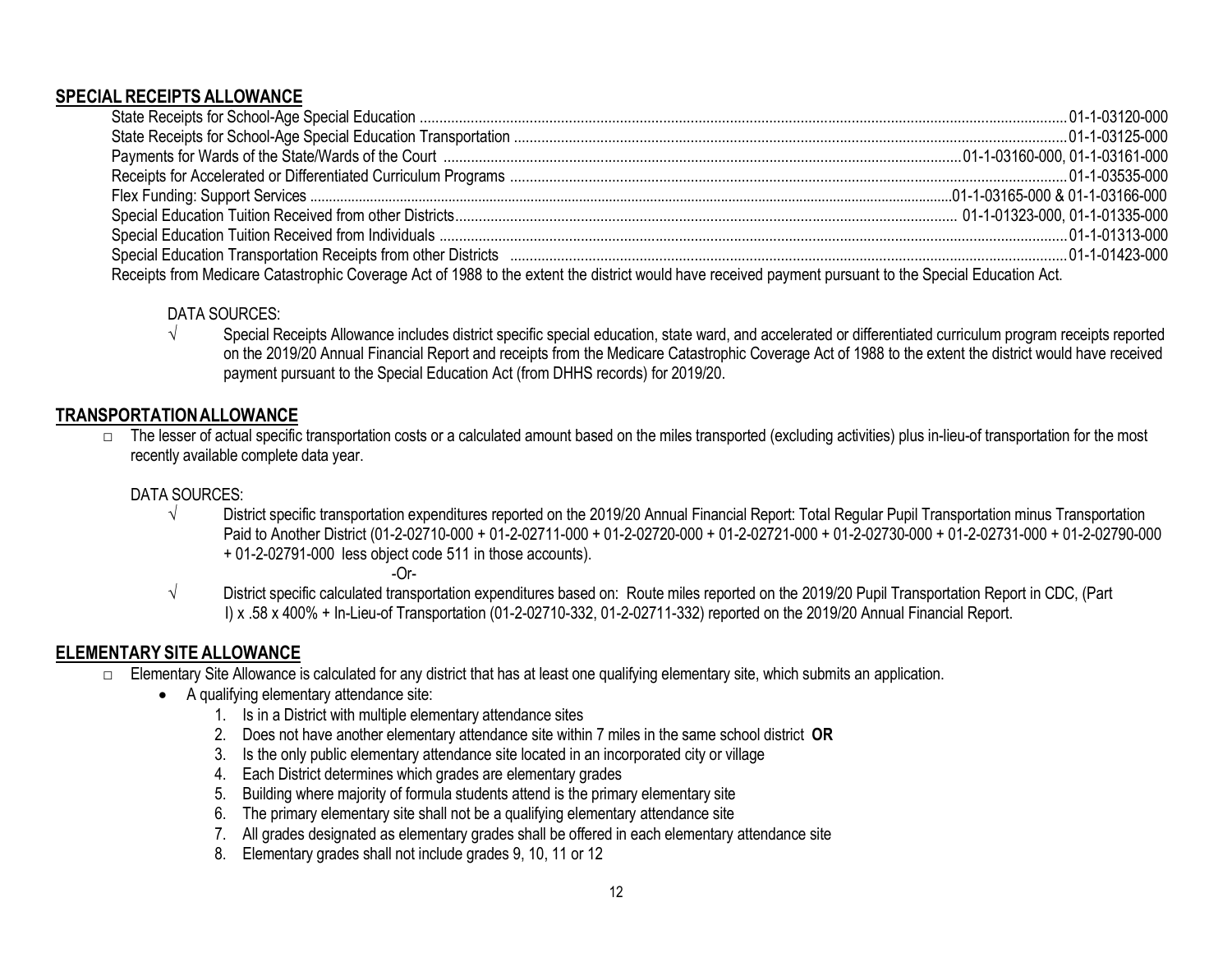The Elementary Site Allowance = Sum of Elementary Site Allowances for each qualifying elementary attendance site in the district.

(Statewide Average General Fund Operating Expenditure per Formula Student times 500% (58,198.85) times Fall membership per building divided by 8 (result is rounded up to a whole number)

If the whole number is greater than the number of elementary site grades, the whole number is equal to the number of elementary site grades.

#### DATA SOURCES:

√ Fall 2020 CDC Collection, Elementary Site Allowance

#### DISTANCE EDUCATION & TELECOMMUNICATIONS ALLOWANCE

Is equal to 85% of the difference of the costs for (a) telecommunications services, (b) access to data transmission networks that transmit data to and from the school district, and (c) the transmission of data on such networks paid by the school districts in the local system minus the receipts from the Federal Universal Service Fund.

#### DATA SOURCES:

√ District specific distance education and telecommunications expenditures on the 2019/20 Annual Financial Report (01-2-01xxx-382, 01-2-02xxx-382, 01-2-03xxx-382, 01-1-04300-382, 01-1-04400-382, 01-1-04600-382, 01-1-04700-382 & 01-1-04900-382,) Minus Universal Service Fund (E-Rate - 01-1-04105-000).

#### COMMUNITY ACHIEVEMENT PLAN ALLOWANCE – (Only applies to school districts in a learning community)

District participants will receive an allowance equal to the aid.

An approved plan shall remain in effect for three years except as revised with the approval of the state board. The learning community shall submit a report on the success of the plan, evaluation results, and proposed revisions by December 1 immediately following the completion of the first two years of implementation and every three years thereafter.

For community achievement plans to be implemented beginning with school year 2019/20 and on or before January 1 immediately preceding the school year when the plan or plan renewal will be implemented. The student achievement coordinator or other department staff designated by the commissioner shall return the plan or plan renewal with any suggestions or comments on or before the immediately following February 15 to allow the plan to be revised prior to submission on or before March 15 for final approval by the state board at the state board's April meeting. If the state board rejects a plan or plan renewal, the reasons for the rejection shall be included with the notice of rejection and an opportunity shall be provided to revise the plan or plan renewal and for participating collaborators to appear before the board prior to a reconsideration of approval.

#### SYSTEM AVERAGING ADJUSTMENT

System Averaging Adjustment is calculated for any district with more than 900 formula students and a lower basic funding per formula student than the average basic funding per formula student for all districts with 900 or more formula students (9,214.00).

System Averaging Adjustment = ((Avg Basic Funding per formula student for districts with 900 or more formula students – Districts Basic Funding Per Formula student) X 90 Percent X Districts Formula Students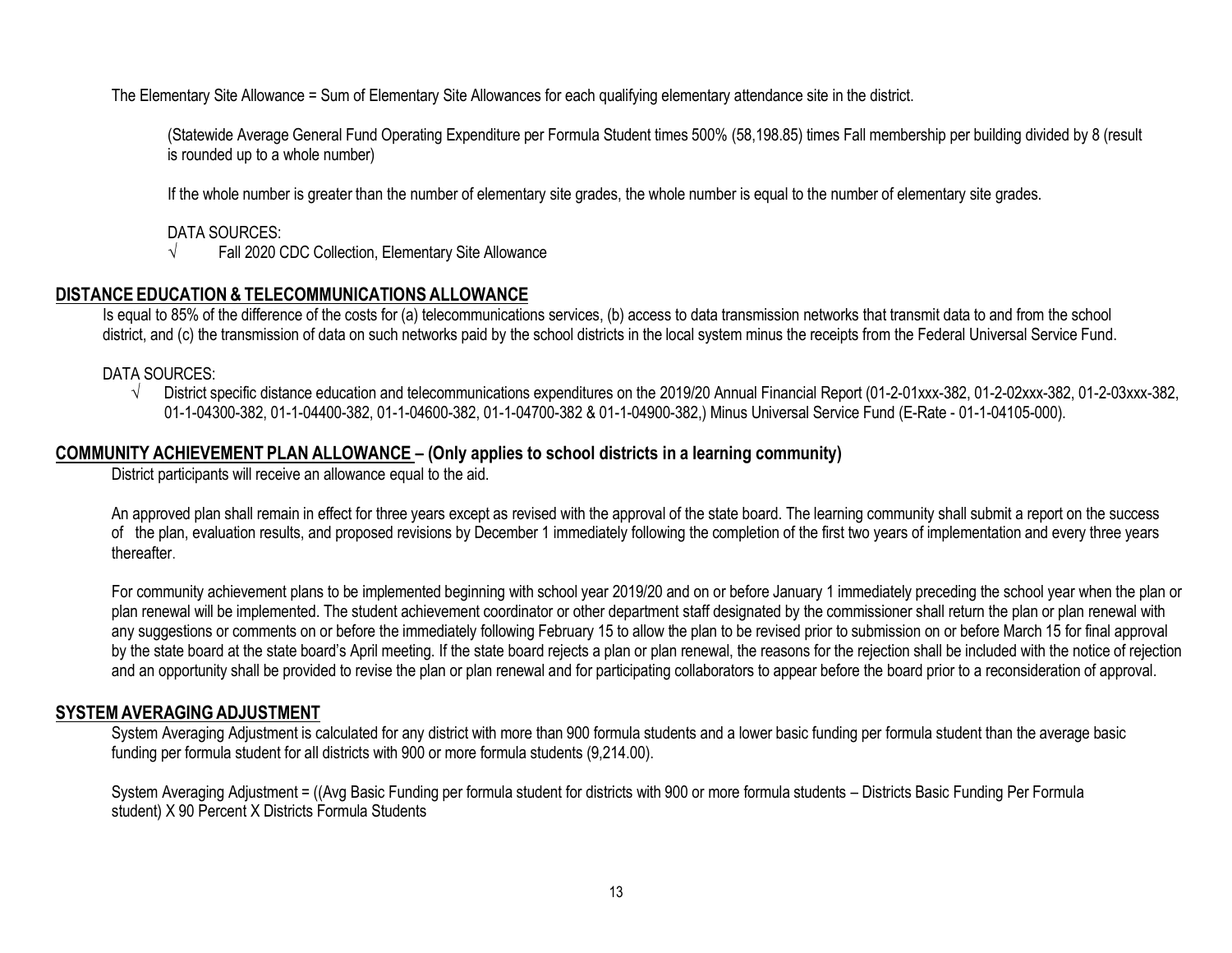#### TWO-YEAR NEW SCHOOL ADJUSTMENT

Two-year New School Adjustment is for districts that build new buildings that increase the capacity of the district's facilities and expected increase student enrollment. Application must be made in the year prior to the opening of the new building.

1<sup>st</sup> year New School Adjustment = District Basic Funding per formula student X (.20 X Estimated Increased Student Capacity) 2<sup>nd</sup> year New School Adjustment = District Basic Funding per formula student X (.10 X Estimated Increased Student Capacity)

#### DATA SOURCES:

- √ Fall 2020 CDC Collection, Two-Year New School Adjustment
- √ Fall 2019 CDC Collection, Two-Year New School Adjustment

## STUDENT GROWTH ADJUSTMENT

Application for the Student Growth Adjustment must be submitted to the Nebraska Department of Education the year prior to the year of growth.

District Basic Funding per formula student X (Approved Student Growth – (greater of 25 or 1% X Fall Membership)) + .5 X (District Basic Funding per formula student X greater of 25 or 1% of the Fall Membership)

#### DATA SOURCES:

**IDED Fall 2020 CDC Collection, Student Growth Adjustment** 

#### STUDENT GROWTH CORRECTION

- □ The district's actual growth is compared to their estimated growth. The difference is multiplied by the districts recalculated basic funding per formula student.
- □ Student Growth Adjustment Correction = (Actual Growth Estimated Growth) X district's recalculated basic funding per formula student
- □ Actual Growth = 2019-20 ADM 2018-19 Fall Membership The absolute value of negative correction shall not exceed the original adjustment.

#### POVERTY CORRECTION

If poverty allowance expenditures do not equal 117.65% or more of the poverty allowance for the most recently available complete data year (2019/20), a correction will be calculated as follows:

Poverty Allowance Correction = Poverty Allowance for 2019/20 – 85% Poverty Allowance Expenditures

Any correction calculated pursuant to this requirement shall be added to any poverty correction calculated pursuant to requirements stated for 2021/22 to arrive at the total poverty correction.

# LIMITED ENGLISH PROFICIENCY (LEP) CORRECTION

If the LEP poverty allowance expenditures do not equal 117.65% or more of the LEP allowance for the most recently available complete data year (2019/20) a correction will be calculated as follows:

LEP Allowance Correction = LEP Allowance for 2019/20 – 85% LEP Allowance Expenditures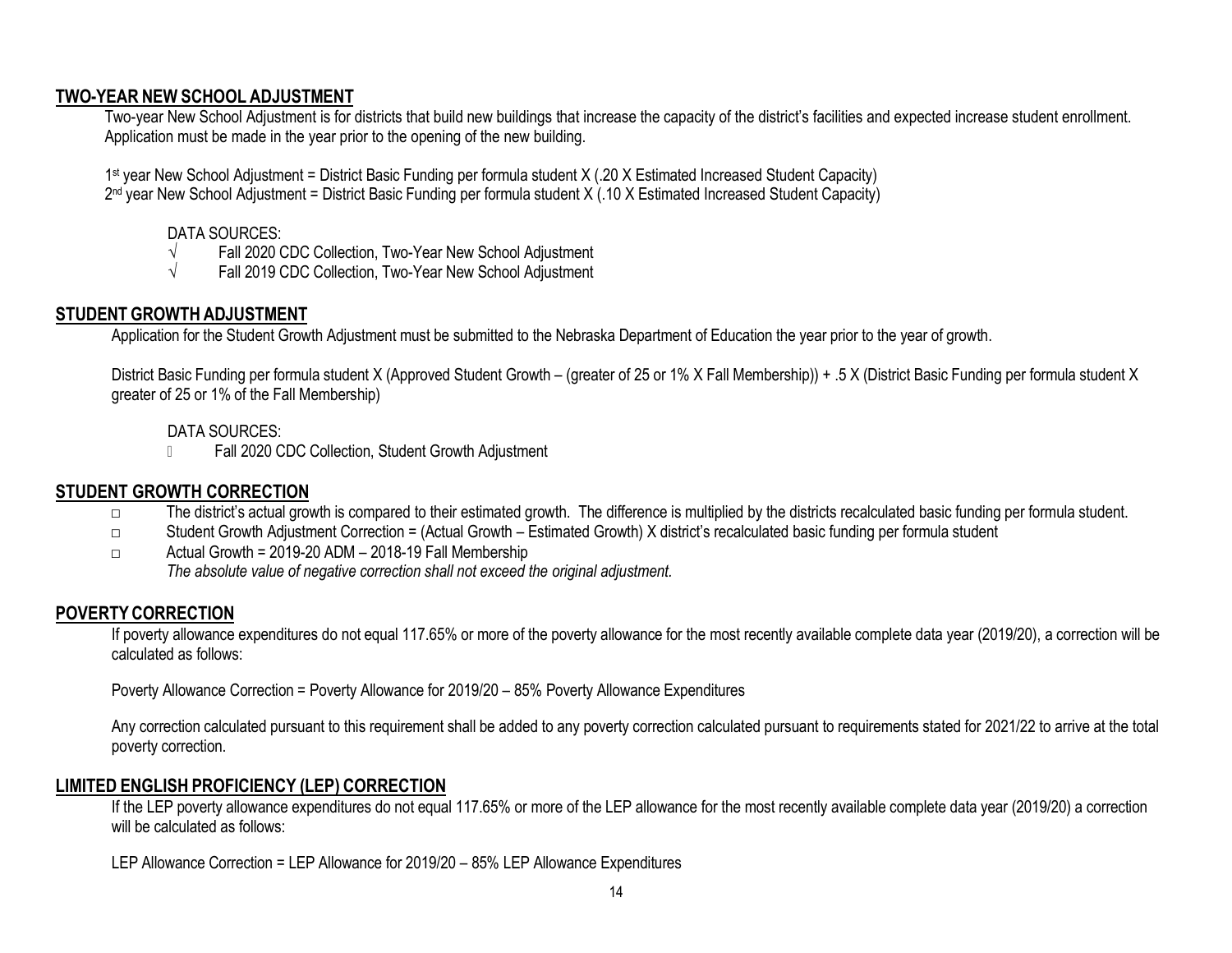#### NON QUALIFYING LIMITED ENGLISH PROFICIENCY (LEP)

If the LEP allowance expenditures do not equal 50% or more of the allowance for school fiscal year, the school district shall be disqualified from receiving an LEP allowance for the school fiscal year for which aid is being calculated.

# FORMULA RESOURCES

THE SUM OF:

- Yield from Local Effort Rate
- Net Option Funding
- Allocated Income Tax Funds
- Other Receipts Actually Received by the District
- Community Achievement Plan Aid

# YIELD FROM LOCAL EFFORT RATE

Yield from Local Effort Rate = Adjusted Valuation divided by 100 X Local Effort Rate of \$1.00.

# LOCAL EFFORT RATE

Set at \$.05 below the maximum levy per §77-3442.

# ADJUSTED VALUATION

For 2021/22 State Aid, the adjusted valuation reflects 2020 levels. The Property Tax Administrator adjusts the values to assure that for State Aid purposes:

- real property other than agricultural land is at 96% of market value;
- agricultural land is at 72% of market value as provided by statute; and
- personal property other than motor vehicles is at net book value as defined by statute.

# NET OPTION FUNDING

Net Enrollment Option/Open students (students opting in minus students opting out) as of the day of the fall membership count, multiplied by 100% of the statewide average Basic Funding per formula student (10,397.20).

#### Net Option Funding is equal to each Local System's:

Net Enrollment Option Students X 100% of the Statewide Average Basic Funding per formula student

Except that a Local System's Net Option Funding cannot be less than zero.

#### DATA SOURCES:

 $\sqrt{2020/21}$  ADVISER October 1, Fall Membership count.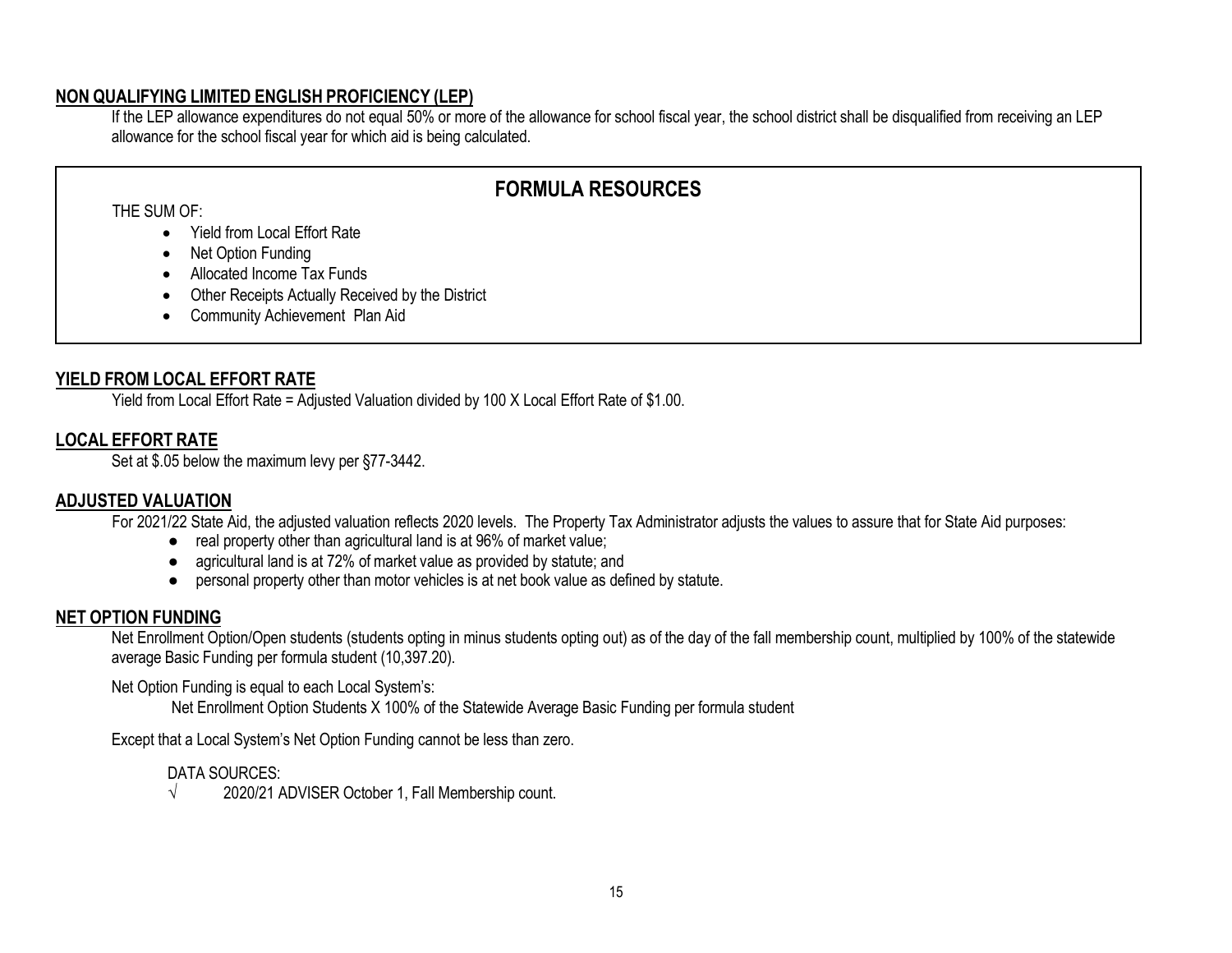#### ALLOCATED INCOME TAX FUNDS

A percent calculated annually of the net Nebraska income tax liability of each school district's resident individuals in tax year 2018. Each local system's allocated income tax funds shall be calculated by multiplying the local system's income tax liability certified by 2.23%.

#### DATA SOURCE:

 $\sqrt{2019}$  Income Tax Returns, Department of Revenue (certified November 7, 2020)

#### OTHER RECEIPTS ACTUALLY RECEIVED BY THE DISTRICT

Each Local System's other actual receipts for the most recently available complete data year.

| Other Actual Receipts are taken from the 2019/20 Annual Financial Report as follows:                                                                                         |                                                                                                                                                 |
|------------------------------------------------------------------------------------------------------------------------------------------------------------------------------|-------------------------------------------------------------------------------------------------------------------------------------------------|
|                                                                                                                                                                              |                                                                                                                                                 |
|                                                                                                                                                                              |                                                                                                                                                 |
|                                                                                                                                                                              |                                                                                                                                                 |
|                                                                                                                                                                              | 01-1-01331-000, 01-1-1335-000, 01-1-01340-000 & 01-1-01955-000                                                                                  |
| Transportation Receipts 01-1-01410-000, 01-1-01411-000, 01-1-01420-00, 01-1-01421-000, 01-1-01422, 01-1-01423, 01-1-01430-000, 01-1-01431-000 & 01-1-01440-000               |                                                                                                                                                 |
|                                                                                                                                                                              |                                                                                                                                                 |
|                                                                                                                                                                              |                                                                                                                                                 |
|                                                                                                                                                                              | 01-1-01951-000, 01-1-01952-000, 01-1-01960-000, 01-1-01965-000, 01-1-01970-000, 01-1-01990-000, 01-1-01995-000, 01-1-02130-000 & 01-1-02210-000 |
|                                                                                                                                                                              |                                                                                                                                                 |
|                                                                                                                                                                              |                                                                                                                                                 |
|                                                                                                                                                                              |                                                                                                                                                 |
|                                                                                                                                                                              |                                                                                                                                                 |
|                                                                                                                                                                              |                                                                                                                                                 |
|                                                                                                                                                                              |                                                                                                                                                 |
|                                                                                                                                                                              |                                                                                                                                                 |
|                                                                                                                                                                              |                                                                                                                                                 |
| Receipts from Medicare Catastrophic Coverage Act of 1988-to the extent the district would have received payment pursuant to the Special Education Act (from DHHS<br>records) |                                                                                                                                                 |
|                                                                                                                                                                              |                                                                                                                                                 |
|                                                                                                                                                                              |                                                                                                                                                 |

#### DATA SOURCES:

√ Other Actual Receipts are taken primarily from the Annual Financial Report submitted by each district. Receipt information related to the Medicare Catastrophic Coverage Act of 1988 and Impact Aid, if applicable, are taken from other source documents on file with the Department of Education. Other Actual Receipts include various local, state, and non-categorical federal receipts.

For the final calculation of State Aid, other actual receipts shall be as reported in the 2019/20 Annual Financial Report.